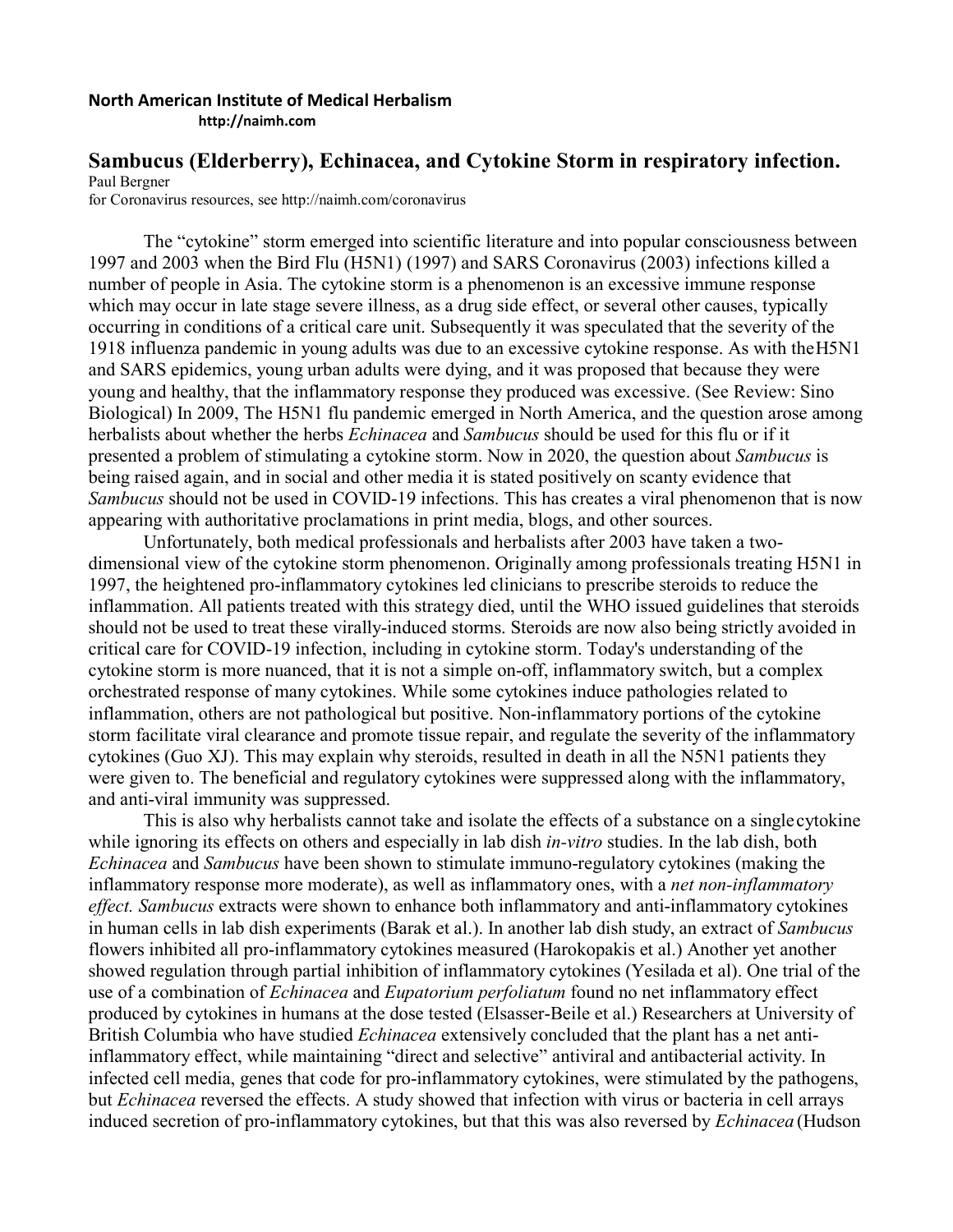et al).

The proponents of the *Sambucus*-stimulates-cytokine-storm theory make a more fundamental scientific error, that of tunneling on reports of a single cytokine while ignoring total effect of the plant on the whole spectrum of cytokines. They extrapolate the results of lab dish studies to human clinical reality. In bedrock scientific discipline, lab dish studies cannot be extrapolated to in-vivo animal studies, or to human clinical effects without actually testing a form and dose of the substance in aliving system. Likewise animal trial results cannot be extrapolated to human clinical effects, they must be tested in a dose and form appropriate for a human. A substance that comes into direct contact with cells in one form in a lab dish cannot be delivered in that same form and concentration in a living system. There, if taken orally, it must encounter the digestive processes, and the liver detoxification pathways, and further be diluted by the entire blood volume of the body. Our information on the effects of *Sambucus* on cytokines comes *exclusively* from lab dish studies. Looking at the scientific literature we find no human trials of any oral *Sambucus* form that measure effects on cytokines in the living system of a human being. As such any extrapolation of that research to humans should be rejected out of hand.

This same error of extrapolating lab dish effects to human clinical reality lies at the root of the common misconception that *Sambucus* has a specific anti-influenza effect, as opposed to enhancing general host resistance against respiratory infection. The original source of this misconception is an early study of the *Sambucus* syrup product Sambucol. (Zakay-Rones et al). In the first part of this trial, the researchers tested the effect of the syrup on the ability of influenza virus to infect cells. They found that it impaired the ability of the virus to bind to or enter the lab dish cells they used. In the second, they did a clinical trial of the effect of the *Sambucus* syrup on duration of symptoms of influenza, and on production of anti-influenza antibodies. The clinical trial was very successful, with a remarkable reduction of the duration of fever and other symptoms in the *Sambucus-*treated group, a reduction which has been observed by professional herbalists clinically for the two decades since this research appeared. But interpretation is required for the lab-dish portion of the article. The authors state that the *Sambucus* preparation was not effective when applied to virus-infected cells, only when they applied it to the viral innoculum before applying the virus to the cells. The results cannot be extended to human oral use, because the product consumed orally has no way of actually reaching unchanged a free virion circulating in the system. This is not just a nit-picking argument. If *Sambucus* has no demonstrable specific effect against influenza virus in the living system, but does have a clinical effect, then it must be acting through enhancement of host resistance. Sambucus syrup appears from clinical experience to be equally effective against non-influenza viral respiratory pathogens. This is also consistent with the finding of increased antibody production in the Sakay-Rones trial, a sings of active immune response to the virus rather than virucidal effects of the product.

So while we find no human trials showing the effect of *Sambucus* on cytokines, or reasonable evidence of influenza-specific effects, We do find more well-designed human clinical trials of the effects of *Sambucus* on respiratory infections in general. A meta-analysis of these trials in 2018 shows that *Sambucus* products significantly and consistently reduce the symptoms of influenza when taken at first onset (Hawkins et al) without adverse consequences. If Sambucus is indeed acting through enhancement of the respiratory immunity, we would expect similar benefits in COVID-19 infection, as with other viral respiratory infections.

The timing of the development of cytokine storm is also important to understand the potential role of the herbalist in aggravating it. Cytokine storms are a phenomenon of the critical care unit or the ICU. Here patients with advanced respiratory disease are losing the battle against the viral infection, and have acquired pneumonia, or other complications such as multi-organ involvement or sepsis during the late stage of the disease. The intense cytokine reaction might be seen as a last-gasp desperate attempt by the body, in a apparently losing battle the equivalent of a military unit whose position has been overrun calling in an airstrike on its own position. This happens late in the disease process, in hospitalized patients. At this point, the herbalist will not be likely given access to the patient anyway, so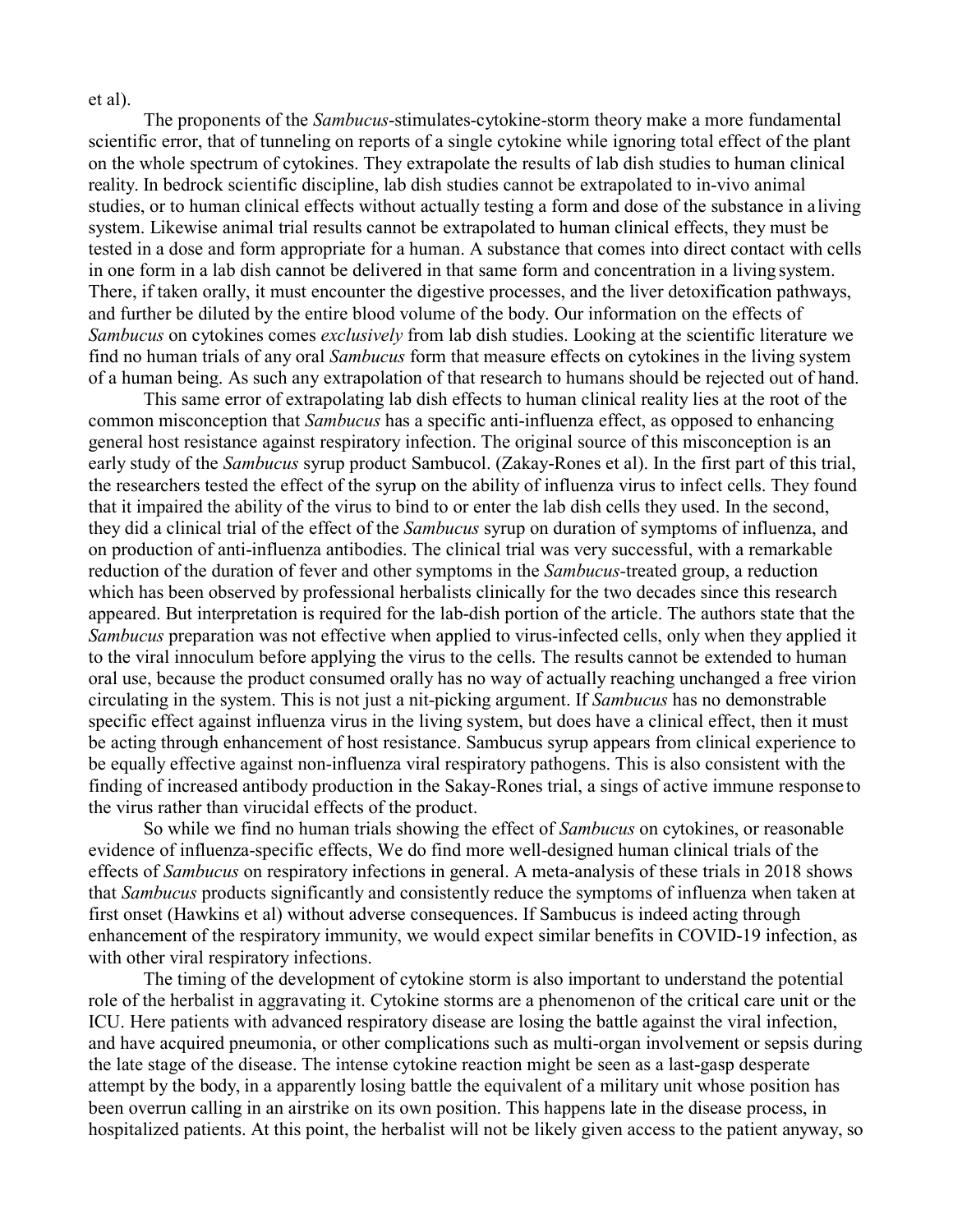what to give or not give them will not be an issue. This is also consistent in the COVID-19 epidemic in China. In one of the first studies of COVID-19 patients, appearing in the Lancet on January 2, 2020, 41 hospitalized patients with confirmed infection were assessed. Of the 41 patients, 22 developed shortness of breath. This occurred after a median time of six days from the first appearance of symptoms. Thirteen were admitted to the ICU, and half of these died. The ICU patients had elevated plasma levels of cytokines relative to those not in the ICU (Huang et al). More recent observations of COVID-19 patients in critical care in New York City reported the cytokine storm starting "like clockwork" on day 10 of the disease. So the cytokine storm is not an issue for the medical herbalist working for prevention or for treatment of early symptomatic disease. In fact early treatment which may moderate symptoms and severity of the illness may prevent the progression to pneumonia and severe disease that leads to cytokine storm.

As for influenza and cytokine storm, despite speculation that a strong cytokine storm was responsible for excess mortality in the "healthy young people" in 1918, this has never gone beyond speculative papers. Cytokine storm is not a known issue with actual influenza patients today. Historical researchers have also pointed out factors in the general population, including young adults, indicating that "healthy young people" were probably rare in North American in 1918. Medical historian Mary Weick points out that the vitamin D deficiency disease Rickets was endemic in the United State in that era (Weick). Rates had been much lower in the 1890s, but with the mass migration of a large part of the US population from the countryside to the cities over the next thirty years, with people living in crowded tenements, smoke-clouded cities, and and working dawn-to-dusk in crowded factories, Rickets became endemic in the U.S. Weick described the statistics from the 1920's as "almost unbelievable." (Weick) Nearly 100% of babies born in Boston, New York, Washington DC, Cincinnati, and New Orleans developed Rickets by the age of one year old in 1920. The statistics suggest a population-wide deficiency of this vitamin, especially in late Fall and Winter. One aspect of Rickets, and of vitamin D deficiency, is increased respiratory infection. At the serum level where Rickets begins to develop in some individuals, the frequency of respiratory infections double. This was the condition of the "healthy young" that the influenza pandemic encountered: near-universal vitamin D deficiency with accompanying respiratory immuno-deficiency, and the heightened likelihood of progression to pneumonia, and reduced likelihood of recovering from severe disease.

Other researchers of the 1918 pandemic cite other factors that promoted excess mortality. Researcher Karen Starko has pointed out that in the month before the mortality from the 1918 pandemic began to skyrocket, the Surgeon General of the Army and the head of the American Medical Association, advised that all influenza patients should receive between 9 and 30 grams a day of aspirin. This dose today is known to be toxic, and if given to critically ill patients could cause mortality on its own with symptoms of respiratory failure indistinguishable from influenza (Starko). Historian Karen Clay and her coauthors demonstrated that the general poor health of the population, as reflected in those areas with highest infant mortality rates, as well as areas high in poverty, and air pollution from coal smoke may have collectively accounted for 50% of the excess mortality of the pandemic (Clay et al). Instead of a cytokine storm killing the "healthy young" in 1918 here was a socio-economic-medical storm devastating the population. Today we are more likely to blame something on the pathogenicity of a virus than on the social ills of the society it has entered.

Paul Bergner is director of the North American Institute of Medical Herbalism and editor of the Medical Herbalism journal. He has practiced nutrition and medical herbalism since 1973. He has trained more than 400 student residents through an academic year in teaching clinics for clinical nutrition and medical herbalism since 1996. He has taught both medical herbalism and clinical nutrition at both the undergraduate and graduate levels of the university, and has developed and delivered more than 500 hours of Continuing Education for herbalists, nutritionists, acupuncturists, nurses, and naturopathic physicians. He is author of the Healing Power of Garlic, the Healing Power of Echinacea, Goldenseal and the Immune Herbs, The Healing Power of Minerals and Trace Elements, and four other books on herbalism, nutrition, ethnobotany, Chinese medicine, and naturopathic medicine.